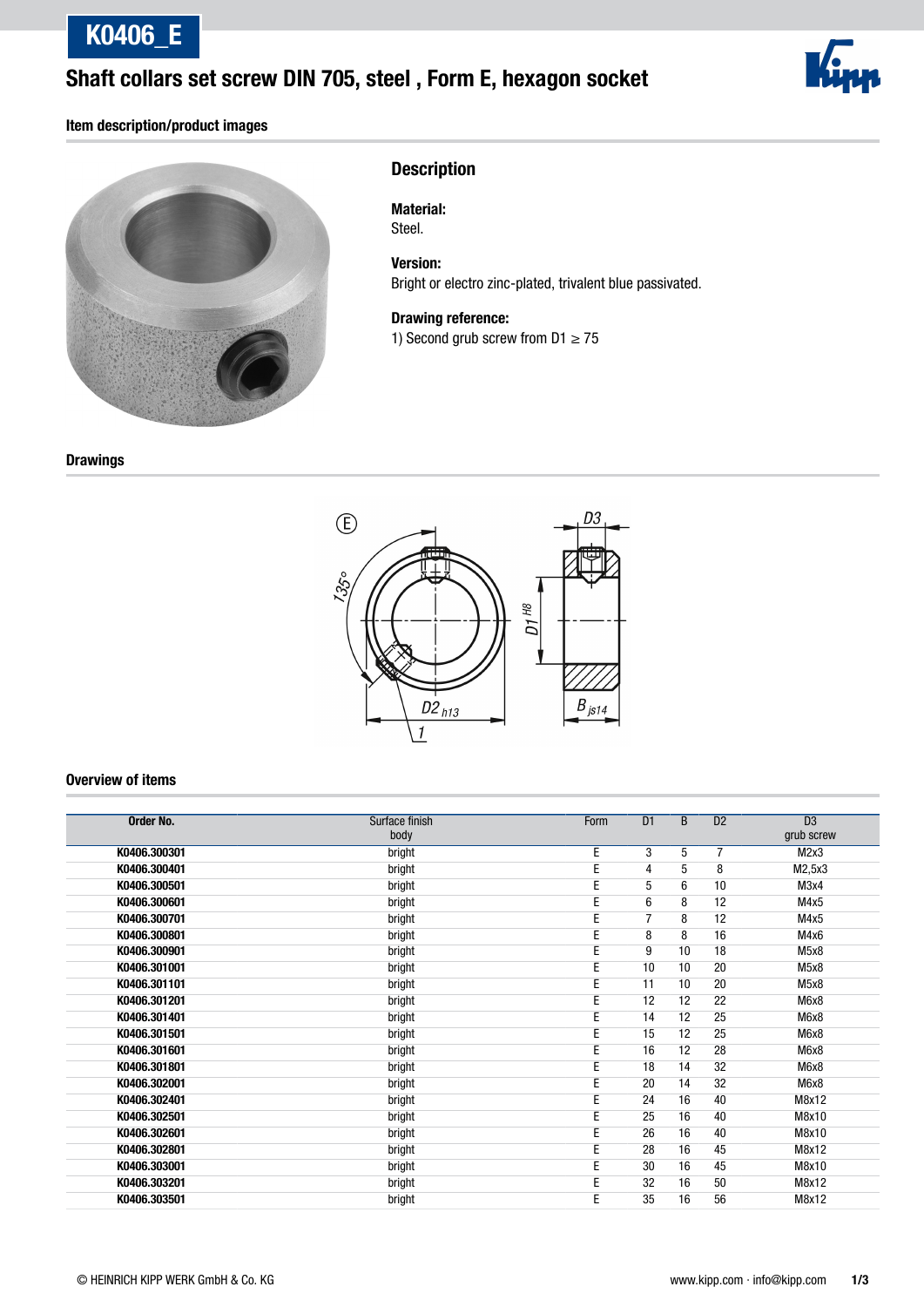# Shaft collars set screw DIN 705, steel , Form E, hexagon socket



#### Overview of items

| Order No.                    | Surface finish                                             | Form   | $\overline{D1}$ | $\overline{B}$ | D2      | $\overline{D3}$             |
|------------------------------|------------------------------------------------------------|--------|-----------------|----------------|---------|-----------------------------|
|                              | body                                                       |        |                 |                |         | grub screw                  |
| K0406.303601                 | bright                                                     | Ε      | 36              | 16             | 56      | M8x12                       |
| K0406.303801                 | bright                                                     | Ε      | 38              | 16             | 56      | M8x12                       |
| K0406.304001                 | bright                                                     | Ε      | 40              | 18             | 63      | M10x16                      |
| K0406.304201                 | bright                                                     | E      | 42              | 18             | 63      | M10x16                      |
| K0406.304501                 | bright                                                     | Ε      | 45              | 18             | 70      | M10x16                      |
| K0406.304801                 | bright                                                     | Е      | 48              | 18             | 70      | M10x16                      |
| K0406.305001                 | bright                                                     | Ε      | 50              | 18             | 80      | M10x16                      |
| K0406.305201                 | bright                                                     | E      | 52              | 18             | 80      | M10x16                      |
| K0406.305501                 | bright                                                     | Ε      | 55              | 18             | 80      | M10x16                      |
| K0406.305601                 | bright                                                     | E      | 56              | 18             | 80      | M10x16                      |
| K0406.305801                 | bright                                                     | Е      | 58              | 20             | 90      | M10x16                      |
| K0406.306001                 | bright                                                     | Ε      | 60              | 20             | 90      | M10x16                      |
| K0406.306301                 | bright                                                     | Ε      | 63              | 20             | 90      | M10x16                      |
| K0406.306501                 | bright                                                     | Ε      | 65              | 20             | 100     | M10x20                      |
| K0406.306801                 | bright                                                     | Ε      | 68              | 20             | 100     | M10x20                      |
| K0406.307001                 | bright                                                     | Ε      | 70              | 20             | 100     | M10x20                      |
| K0406.307201                 | bright                                                     | E      | 72              | 20             | 100     | M10x20                      |
| K0406.307501                 | bright                                                     | E      | 75              | 22             | 110     | M12x20                      |
| K0406.308001                 | bright                                                     | Е      | 80              | 22             | 110     | M12x20                      |
| K0406.308501                 | bright                                                     | Ε      | 85              | 22             | 125     | M12x25                      |
| K0406.309001                 | bright                                                     | E      | 90              | 22             | 125     | M12x20                      |
| K0406.310001                 | bright                                                     | Ε      | 100             | 25             | 140     | M12x25                      |
| K0406.300303                 | galvanized, blue-passivated                                | Ε      | 3               | 5              | 7       | M2x3                        |
| K0406.300403<br>K0406.300503 | galvanized, blue-passivated<br>galvanized, blue-passivated | Е<br>E | 4<br>5          | 5<br>6         | 8<br>10 | M2,5x3<br>M <sub>3</sub> x4 |
| K0406.300603                 | galvanized, blue-passivated                                | Ε      | $6\phantom{1}6$ | 8              | 12      | M4x5                        |
| K0406.300703                 | galvanized, blue-passivated                                | Ε      | $\overline{7}$  | 8              | 12      | M4x5                        |
| K0406.300803                 | galvanized, blue-passivated                                | Ε      | 8               | 8              | 16      | M4x6                        |
| K0406.300903                 | galvanized, blue-passivated                                | E      | 9               | 10             | 18      | M5x8                        |
| K0406.301003                 | galvanized, blue-passivated                                | E      | 10              | 10             | 20      | M5x8                        |
| K0406.301103                 | galvanized, blue-passivated                                | Ε      | 11              | 10             | 20      | M <sub>5</sub> x8           |
| K0406.301203                 | galvanized, blue-passivated                                | Е      | 12              | 12             | 22      | M6x8                        |
| K0406.301403                 | galvanized, blue-passivated                                | Ε      | 14              | 12             | 25      | M6x8                        |
| K0406.301503                 | galvanized, blue-passivated                                | E      | 15              | 12             | 25      | M6x8                        |
| K0406.301603                 | galvanized, blue-passivated                                | Ε      | 16              | 12             | 28      | M6x8                        |
| K0406.301803                 | galvanized, blue-passivated                                | Ε      | 18              | 14             | 32      | M6x8                        |
| K0406.302003                 | galvanized, blue-passivated                                | E      | 20              | 14             | 32      | M6x8                        |
| K0406.302403                 | galvanized, blue-passivated                                | Ε      | 24              | 16             | 40      | M8x12                       |
| K0406.302503                 | galvanized, blue-passivated                                | E      | 25              | 16             | 40      | M8x10                       |
| K0406.302603                 | galvanized, blue-passivated                                | E      | 26              | 16             | 40      | M8x10                       |
| K0406.302803                 | galvanized, blue-passivated                                | Ε      | 28              | 16             | 45      | M8x12                       |
| K0406.303003                 | galvanized, blue-passivated                                | E      | 30              | 16             | 45      | M8x10                       |
| K0406.303203                 | galvanized, blue-passivated                                | Е      | 32              | 16             | 50      | M8x12                       |
| K0406.303503                 | galvanized, blue-passivated                                | Ε      | 35              | 16             | 56      | M8x12                       |
| K0406.303603                 | galvanized, blue-passivated                                | E      | 36              | 16             | 56      | M8x12                       |
| K0406.303803                 | galvanized, blue-passivated                                | E      | 38              | 16             | 56      | M8x12                       |
| K0406.304003                 | galvanized, blue-passivated                                | Ε      | 40              | 18             | 63      | M10x16                      |
| K0406.304203                 | galvanized, blue-passivated                                | E      | 42              | 18             | 63      | M10x16                      |
| K0406.304503                 | galvanized, blue-passivated                                | Ε      | 45              | 18             | 70      | M10x16                      |
| K0406.304803                 | galvanized, blue-passivated                                | E      | 48              | 18             | 70      | M10x16                      |
| K0406.305003                 | galvanized, blue-passivated                                | Ε      | 50              | 18             | 80      | M10x16                      |
| K0406.305203                 | galvanized, blue-passivated                                | Е      | 52              | 18             | 80      | M10x16                      |
| K0406.305503                 | galvanized, blue-passivated                                | Ε      | 55              | 18             | 80      | M10x16                      |
| K0406.305603                 | galvanized, blue-passivated                                | Ε      | 56              | 18             | 80      | M10x16                      |
| K0406.305803                 | galvanized, blue-passivated                                | E      | 58              | 20             | 90      | M10x16                      |
| K0406.306003                 | galvanized, blue-passivated                                | Ε      | 60              | 20             | 90      | M10x16                      |
| K0406.306303                 | galvanized, blue-passivated                                | E      | 63              | 20             | $90\,$  | M10x16                      |
| K0406.306503                 | galvanized, blue-passivated                                | Ε      | 65              | 20             | 100     | M10x20                      |
| K0406.306803                 | galvanized, blue-passivated                                | E      | 68              | 20             | 100     | M10x20                      |
| K0406.307003                 | galvanized, blue-passivated                                | Ε      | 70              | 20             | 100     | M10x20                      |
| K0406.307203                 | galvanized, blue-passivated                                | E      | 72              | 20             | 100     | M10x20                      |
| K0406.307503                 | galvanized, blue-passivated                                | Ε      | 75              | 22             | 110     | M12x20                      |